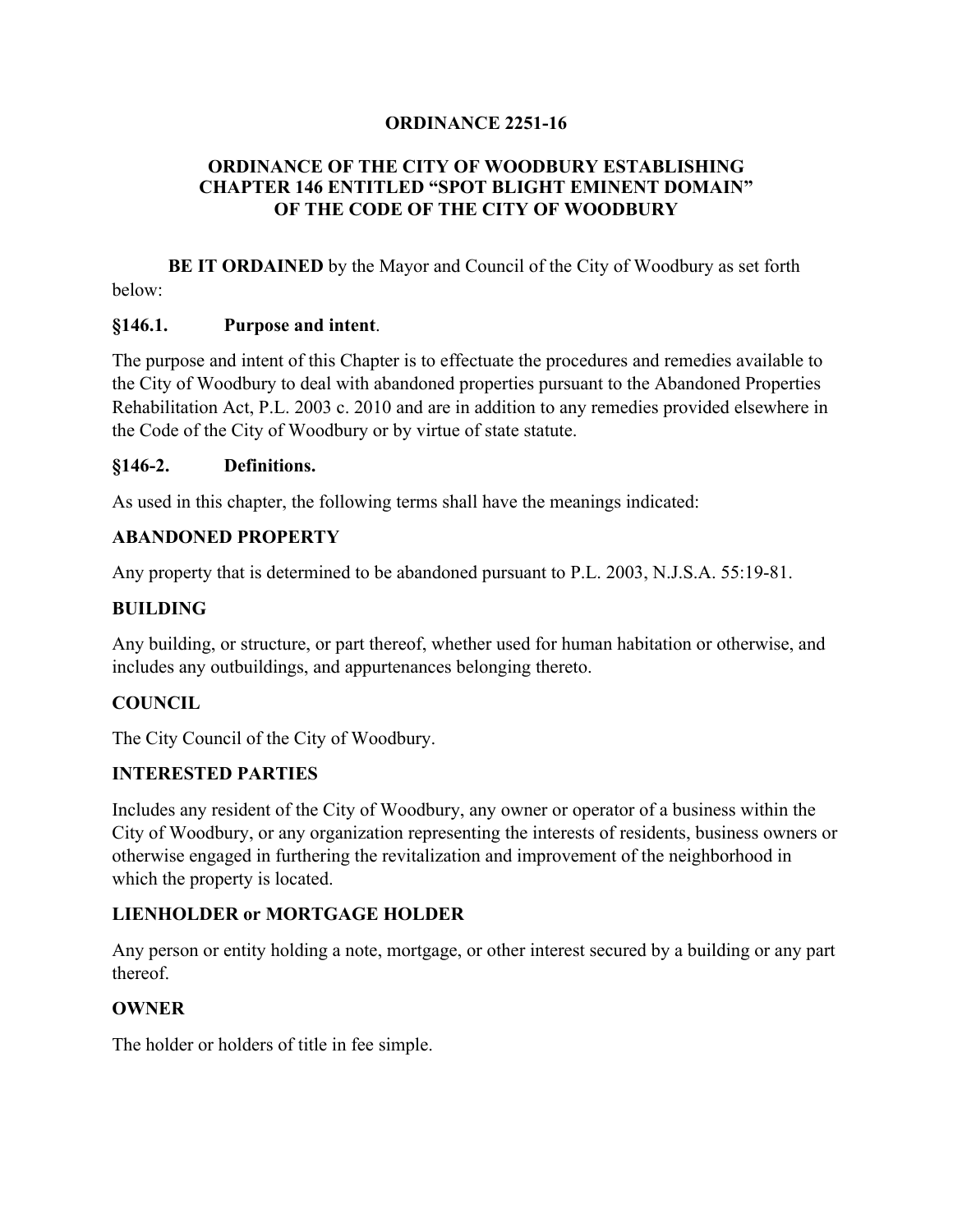## **PROPERTY**

Any building or structure and the land appurtenant thereto.

## **PUBLIC OFFICER**

A person designated or appointed by the City Council pursuant to P.L. 1942, N.J.S.A. 40:48-2.5, or any officer of the municipality qualified to carry out the responsibilities set forth in N.J.S.A. 55:19-78 et seq. as designated by resolution of the City Council.

# **QUALIFIED REHABILITATION ENTITY**

An entity organized or authorized to do business under the New Jersey statutes which shall have as one of its purposes the construction or rehabilitation of residential or nonresidential buildings, the provision of affordable housing, the restoration of abandoned property, the revitalization and improvement of urban neighborhoods, or similar purpose, and which shall be well qualified by virtue of its staff, professional consultants, financial resources, and prior activities to carry out the rehabilitation of vacant buildings, as set forth under N.J.S.A. 55:19-80.

### **§146.3. Determination that property is abandoned; nuisance.**

A. Except as provided under N.J.S.A. 55:19-83, any property that has not been legally occupied for a period of six months and which meets any one of the following additional criteria may be deemed to be abandoned property upon a determination by the public officer, that:

- (1) The property is in need of rehabilitation in the reasonable judgment of the public officer, and no rehabilitation has taken place during that same six-month period; or
- (2) Construction was initiated on the property and was discontinued prior to completion, leaving the building unsuitable for occupancy, and no construction has taken place for at least six months as of the date of a determination by the public officer;
- (3) At least one installment of property tax remains unpaid and delinquent on that property as of the date of a determination by the public officer; or
- (4) The property has been determined to be a nuisance by the public officer, in accordance with N.J.S.A. 55:19-82 for one or more of the following reasons:
	- (a) The property has been found to be unfit for human habitation, occupancy or use pursuant to N.J.S.A. 40:48-2.3;
	- (b) The condition and vacancy of the property materially increases the risk of fire to the property and adjacent properties;
	- (c) The property is subject to unauthorized entry leading to potential health and safety hazards; the owner has failed to take reasonable and necessary measures to secure the property; or the municipality has secured the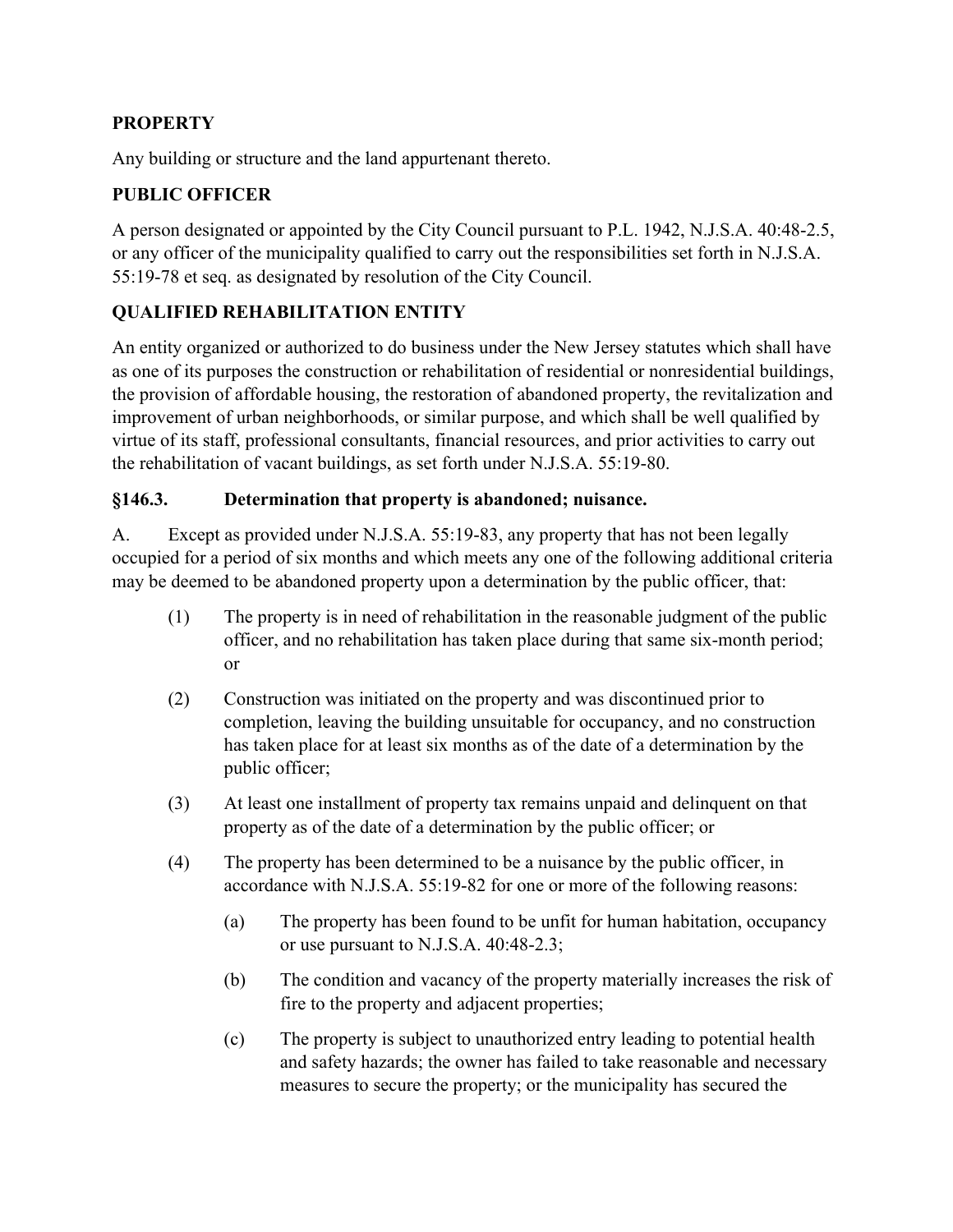property in order to prevent such hazards after the owner has failed to do so;

- (d) The presence of vermin or the accumulation of debris, uncut vegetation or physical deterioration of the structure or grounds have created potential health and safety hazards and the owner has failed to take reasonable and necessary measures to remove the hazards; or
- (e) The dilapidated appearance or other condition of the property materially affects the welfare, including the economic welfare, of the residents of the area in close proximity to the property, and the owner has failed to take reasonable and necessary measures to remedy the conditions.

B. A property which contains both residential and nonresidential space may be considered abandoned pursuant to N.J.S.A. 55:19-78 et seq., so long as 2/3 or more of the total net square footage of the building was previously legally occupied as residential space and none of the residential space has been legally occupied for at least six months at the time of the determination of abandonment by the public officer.

# **§146.4. Abandoned property list; notice to owner of record; challenge by owner**.

A. The Council may direct the public officer to identify abandoned property for the purpose of establishing an abandoned property list throughout the City, or within those parts of the City as the Council may designate. Each item of identified abandoned property shall include the tax block and lot number, the name of the owner of record, if known, and the street address of the property lot.

B. The public officer shall establish and maintain a list of abandoned property, known as the "abandoned property list." The Council may add properties to the abandoned property list at any time, and may delete properties at any time when the public officer finds that the property no longer meets the definition of an abandoned property.

- C. Notice to owner.
	- (1) The public officer shall establish the abandoned property list or any additions/deletions thereto in the official newspaper designated by the City of Woodbury. Within 10 days after publication in said newspaper, the public officer shall send a notice by certified mail, return receipt requested, and by regular mail, to the owner of record of every property included on the abandoned property list. The published and mailed notices shall identify property determined to be abandoned setting forth the owner of record and, if known, the tax lot and block number and street address. The public officer, in consultation with the Tax Collector, shall also send out a notice by regular mail to any mortgagee, servicing organization, or property tax processing organization that receives a duplicate copy of the tax bill pursuant to N.J.S.A. 54:4-64(d).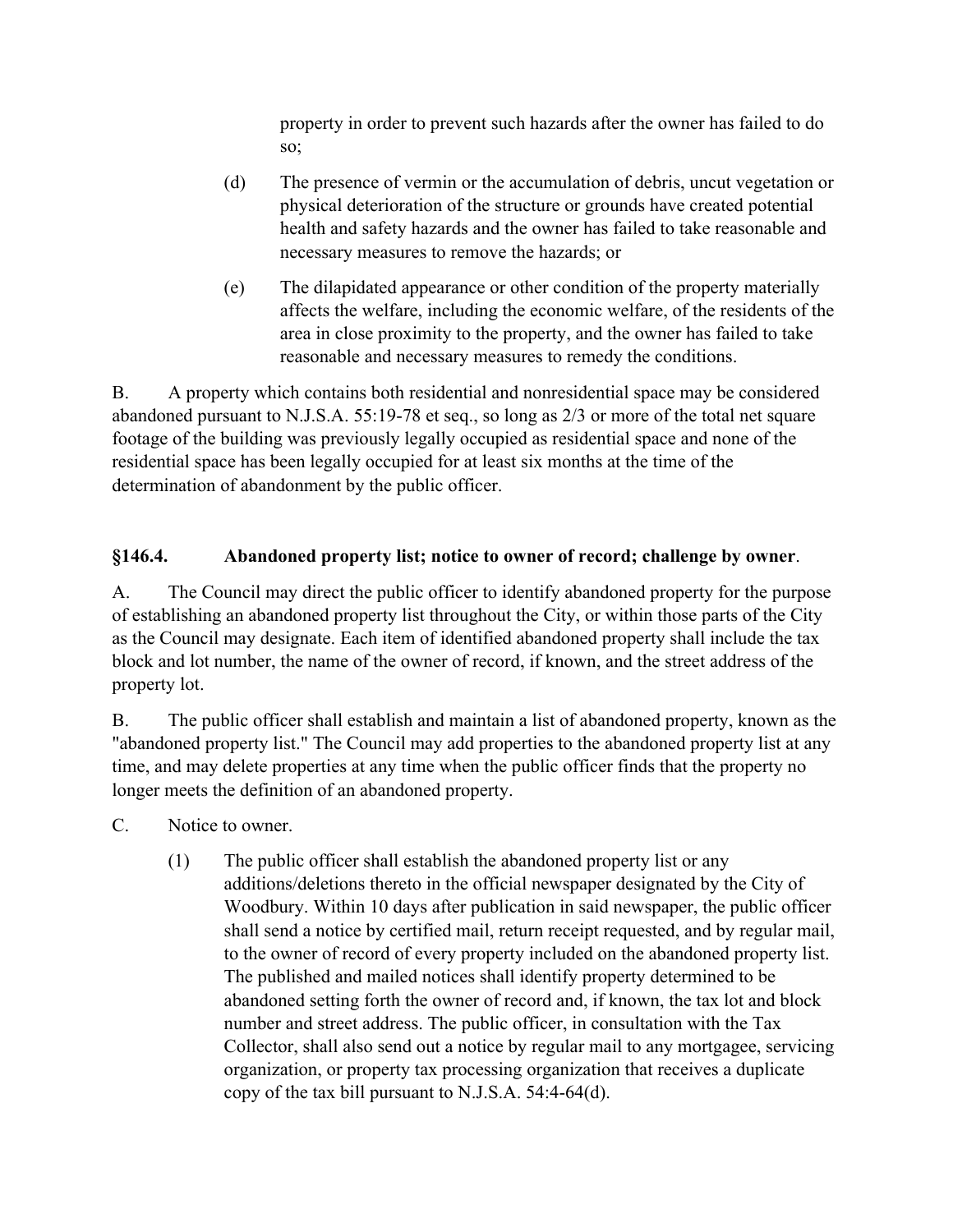(2) When the owner of record is not known for a particular property and cannot be ascertained by the exercise of reasonable diligence by the Tax Collector, notice shall not be mailed but instead shall be posted on the property in the manner as provided in N.J.S.A. 40:48-2.7. The mailed notice shall indicate the factual basis for the finding of the public officer, that the property is abandoned property as that term is defined herein and in N.J.S.A. 55:19-54, and shall specify the information relied upon in making such finding. In all cases, a copy of the mailed or posted notice shall also be filed by the public officer, in the office of the Clerk, County of Gloucester. This filing shall have the same force and effect as a formal notice under N.J.S.A. 2A:15-6. The notice shall be captioned with the name of the City of Woodbury as "Plaintiff" and the name of the property owner as "Defendant," as though an action had been commenced by the City against the owner.

D. An owner or lienholder may challenge the inclusion of his property on the abandoned property list by appealing that determination to the Council within 30 days of the owner's receipt of the certified notice or 40 days from the date upon which the notice was sent. An owner whose identity was not known to the public officer shall have 40 days from the date upon which notice was published or posted, whichever is later, to challenge the inclusion of a property on the abandoned property list. For good cause shown, the Council shall accept a late filing of an appeal. Within 30 days of receipt of a request for an appeal of the findings contained in the notice, the Council shall schedule a hearing for redetermination of the matter. Any property included on the list shall be presumed to be abandoned property unless the owner, through the submission of an affidavit or certification asserting that the property is not an abandoned property, can demonstrate that the property was erroneously included on the list. The affidavit or certification shall be accompanied by supporting documentation, such as, but not limited to, photographs, repair invoices, bills and construction contracts. The sole ground for appeal shall be that the property in question is not abandoned property as that term is defined herein and in N.J.S.A. 55:19-54. The Council shall decide any timely filed appeal within 10 days of the hearing on the appeal and shall promptly, by certified mail, return receipt requested, and by regular mail, notify the property owner of the decision and the reasons therefor.

E. The property owner may challenge an adverse determination of an appeal with the Council, by instituting, in accordance with the New Jersey Court Rules, a summary trial proceeding in the Superior Court, County of Gloucester. Such action shall be instituted within 20 days of the date of the notice of decision mailed by the Council. The sole ground for appeal and new hearing before the Superior Court shall be that the property in question is not an abandoned property as that term is defined in N.J.S.A. 55:19-54. The failure to institute an action of appeal on a timely basis shall constitute a jurisdictional bar to challenging the adverse determination, except that, for good cause shown, the court may extend the deadline for instituting the action.

F. The City shall promptly remove any property from the abandoned property list that has been determined by the Council or on appeal not to be abandoned and may, in its discretion,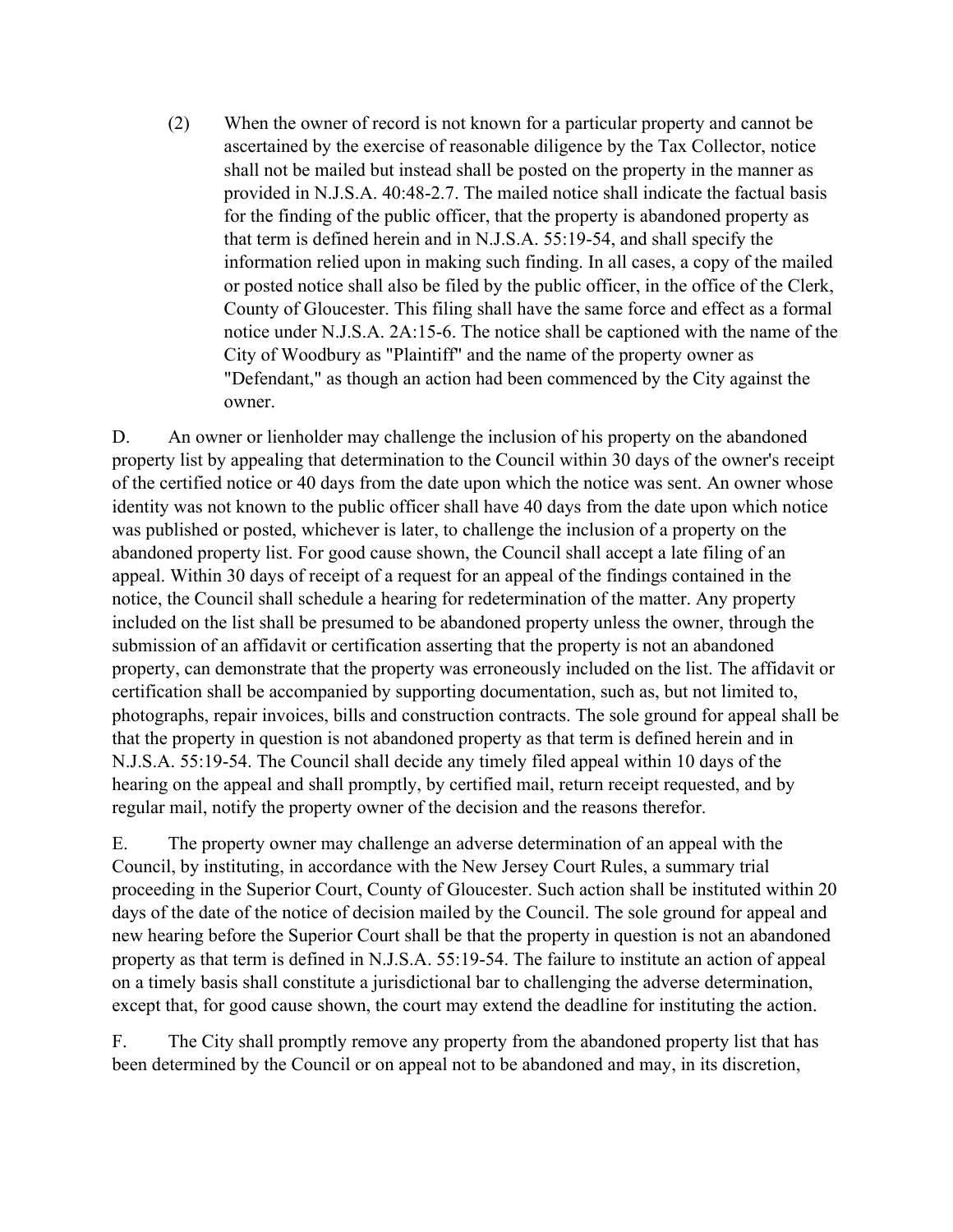remove properties from said list whenever the Council deem such removal appropriate under the circumstances.

G. The abandoned property list shall become effective, and the City shall have the right to pursue any legal remedy with respect to properties on the list, at any time after at least one property has been placed on the list and following the expiration of the period for appeal with respect to that first property or upon the denial of an appeal brought by the property owner of that first property.

# **§146.5. Requests for additions to abandoned property list.**

A. Any interested party may submit a written request to the Council asserting that any property within the City of Woodbury should be included on the abandoned property list. The written request must specify the street address and block and lot number of the property to be included and the grounds for its inclusion. Within 30 days of receipt of any such request, the Council shall provide a written response to the party, either indicating that the property will be added to the abandoned property list or otherwise stating the Council' reasons for not adding the property. For the purposes of this section, the term "interested parties" shall include any resident of the City of Woodbury, any owner or operator of a business within the City of Woodbury, or any organization representing the interests of residents, business owners or otherwise engaged in furthering the revitalization and improvement of the neighborhood in which the property is located.

B. Any interested party may participate in a redetermination hearing regarding the inclusion of a property on the abandoned property list. Upon written request by any interested party, the Council shall provide that party with at least 20 days' notice of any such hearing. The party shall provide the Council with notice at least 10 days before the hearing of its intention to participate and the nature of the testimony or other information that it proposes to submit at the hearing.

# **§146.6. Sale of tax lien; remediation costs.**

- A. Sale of tax lien on abandoned property.
	- (1) The City may hold special tax sales with respect to those properties eligible for tax sale pursuant to N.J.S.A. 54:5-19, if a property is included on the abandoned property list and the property taxes or other City liens are due on the property after the date of expiration of the right to appeal inclusion on the list, or, if an appeal has been filed, as of the date that all opportunities for appeal of inclusion on the list have been exhausted, in addition to any other remedies available to the City then the tax lien on the property may be sold in accordance with the procedures in the "Tax Sale Law," N.J.S.A. 54:5-1, et seq. and N.J.S.A. 55:19- 101.
	- (2) The City may, at its option, require that the sale of the tax sale certificate or any subsequent assignment or transfer of a tax sale certificate held by the City be subject to the express condition that the purchaser or assignee shall be obliged to perform and conclude any rehabilitation or repairs necessary to remove the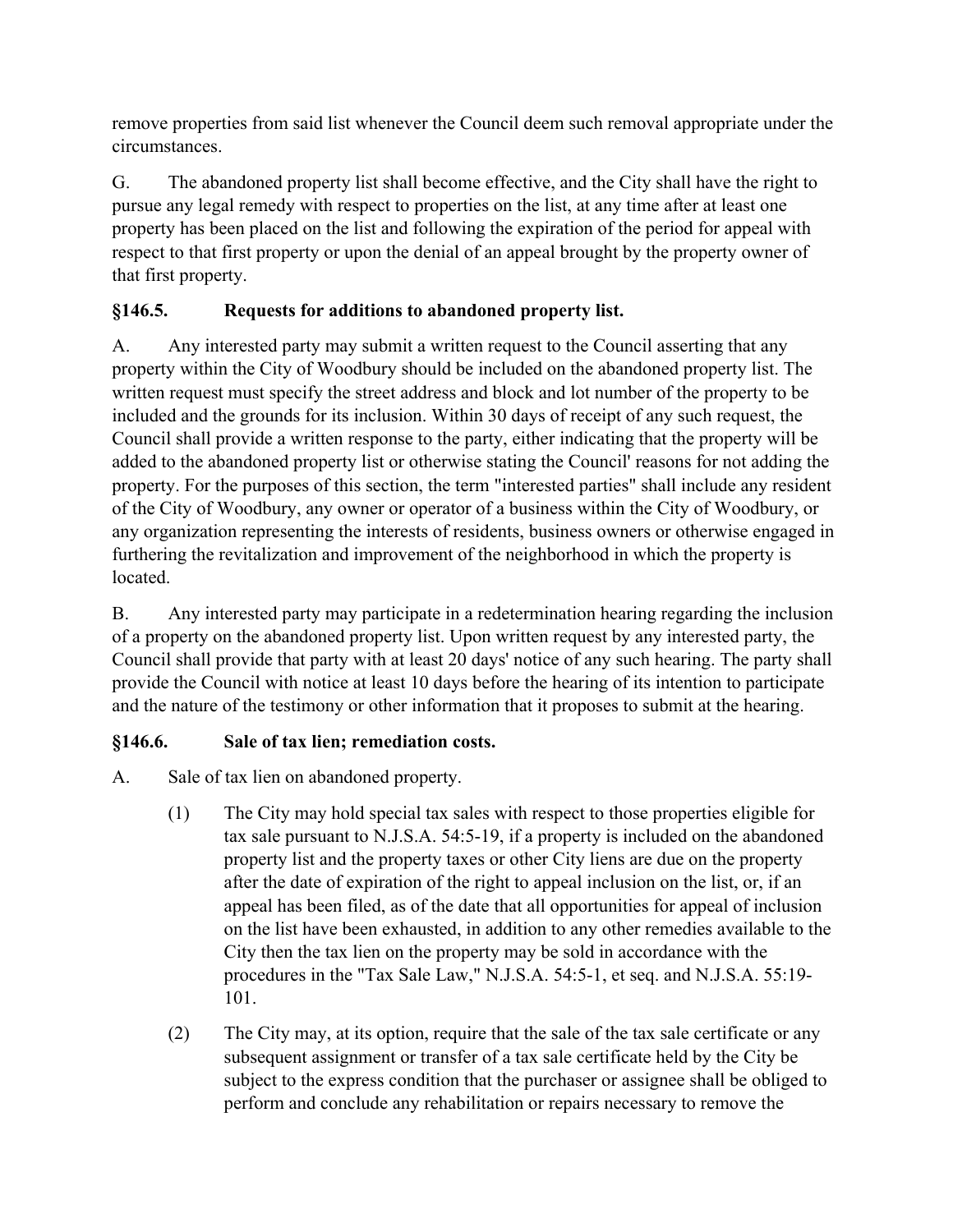property from the abandoned property list pursuant to N.J.S.A. 55:19-55. The City may further require that the purchaser or assignee post a bond in favor of the City to guarantee the rehabilitation or repair of the property. The cost of rehabilitation and repairs and the cost of the bond shall be added to the amount required to be paid by the owner for redemption of the property.

- (3) The public officer may waive a requirement to post a bond imposed by the City for any purchaser, assignee or transferee of a tax sale certificate that provides documentation acceptable to the public officer that the purchaser, assignee or transferee is a qualified rehabilitation entity as defined herein.
- (4) The purchaser, assignee or transferee of the tax sale certificate who is required to rehabilitate and repair the property shall be required to file the appropriate affidavits with the Tax Collector, pursuant to N.J.S.A. 54:5-62, representing the amounts of monies expended periodically toward the rehabilitation or repair of the property. A purchaser, assignee or transferee shall be entitled to interest on the amounts expended, as set forth in the affidavits, at the delinquent rate of interest for delinquencies in excess of \$1,500 pursuant to N.J.S.A. 54:4-67, in effect for the time period when the amounts were expended.
- (5) The tax sale certificate purchaser, assignee or transferee, under the auspices and with the authority of the City, shall be permitted to enter in and upon the property for the purposes of appraising the costs of rehabilitation and repair and to perform all other acts required to guarantee the completion of the rehabilitation or repair of the property. No rehabilitation or repair work shall be commenced, however, until proof of adequate liability insurance and an indemnification agreement holding the City harmless is filed with the public officer. If the tax sale certificate is not purchased at the initial auction of the tax sale certificate and the City purchases the certificate pursuant to N.J.S.A. 54:5-34, then the City is authorized and empowered to convey and transfer to the authority or any of its subsidiaries, without receiving compensation therefor, all of its right, title and interest in that certificate; however, any portion of the amount paid to the Tax Collector to redeem the tax sale certificate that represents tax or other City lien delinquencies and subsequent City liens, including interest, shall be returned by the Tax Collector of the City.

B. If the City acquires the tax sale certificate for a property on the abandoned property list then, upon 10 days' written notice to the property owner and any mortgagee as of the date of the filing of the *lis pendens* notice under Subsection d. of N.J.S.A. 55:19-55, that entity shall be permitted to enter upon the property and remediate any conditions that caused the property to be included on the abandoned property list. No remediation shall be commenced, however, if within that ten-day period the owner or mortgagee shall have notified the City or authority or its subsidiary, as appropriate, in writing that the owner or mortgagee has elected to perform the remediation itself. When the owner or mortgagee elects to perform the remediation itself, it shall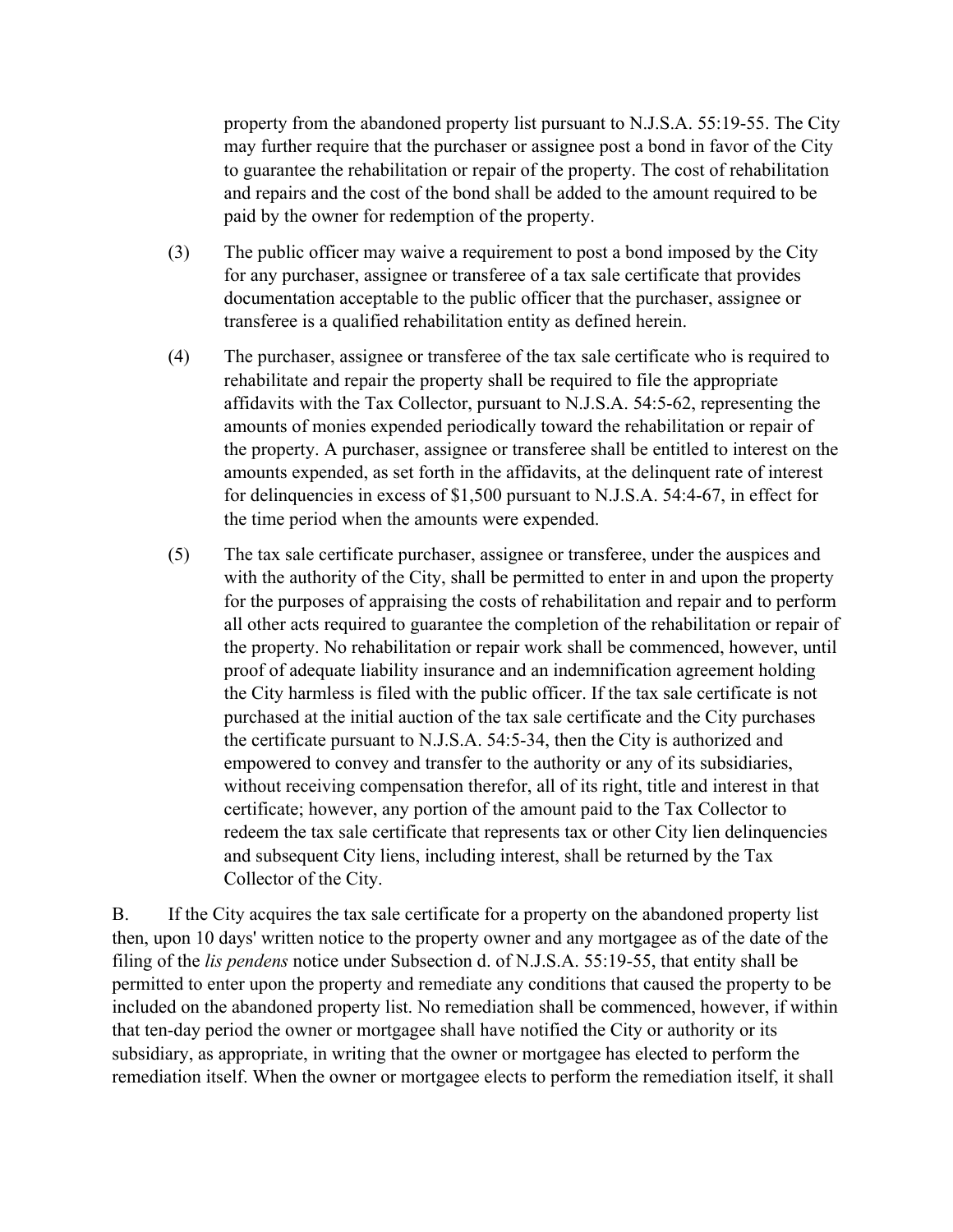be required to post bond in favor of the City in order to ensure performance. The amount and conditions of the bond shall be determined by the public officer.

C. The cost of remediation incurred by the City pursuant to this section, as so certified by the entity incurring the cost upon completion of the remediation, shall constitute a lien upon the property first in time and right to any other lien, whether the other lien was filed prior to, or after the filing of any lien by the City, except for City taxes, lien and assessments and any lien imposed pursuant to the Spill Compensation and Control Act, N.J.S.A. 58:10-23.11 et seq., together with any interest thereon. The certification of cost shall be filed and recorded as a lien by the entity incurring the cost with the county clerk or register of deeds and mortgages, as appropriate, in the county in which the property is located.

D. Failure of an owner or lienholder to remove a property from the abandoned property list within the period of time for appeal of inclusion of the property on the abandoned property list pursuant to this subsection shall be prima facie evidence of the intent of the owner to continue to maintain the property as abandoned property.

E. The clearance, development, redevelopment, or repair of property being maintained as an abandoned property pursuant to this chapter shall be a public purpose and public use, for which the power of eminent domain may be exercised.

# **§146-7. Removal of property from list of abandoned properties; remediation.**

A. An owner may remove a property from the abandoned property list prior to sale of the tax sale certificate by paying all taxes and City liens due, including interest and penalties and:

- (1) By posting cash or a bond equal to the cost of remediating all conditions because of which the property has been determined to be abandoned pursuant to Section 36 of P.L. 1996, N.J.S.A. 55:19-55 and posting cash or a bond to cover the cost of any environmental cleanup required on the property, evidenced by a certification by a licensed engineer retained by the owner and reviewed and approved by the public officer stating that the cash or bond adequately covers the cost of the cleanup; or
- (2) By demonstrating to the satisfaction of the public officer that the conditions rendering the property abandoned have been remediated in full; provided, however, that where the public officer finds that the owner is actively engaged in remediating the conditions because of which the property was determined to be abandoned pursuant to Section 36 of P.L. 1996, N.J.S.A. 55:19-55, as evidenced by significant rehabilitation activity on the property, the public officer may grant an extension of time of not more than 120 days for the owner to complete all work, during which time no further proceedings will be taken against the owner or the property.

B. If the owner has posted cash or a bond in order to have a property removed from the abandoned property list and the conditions because of which the property was determined to be abandoned have not been fully remediated within one year of the date of posting the cash or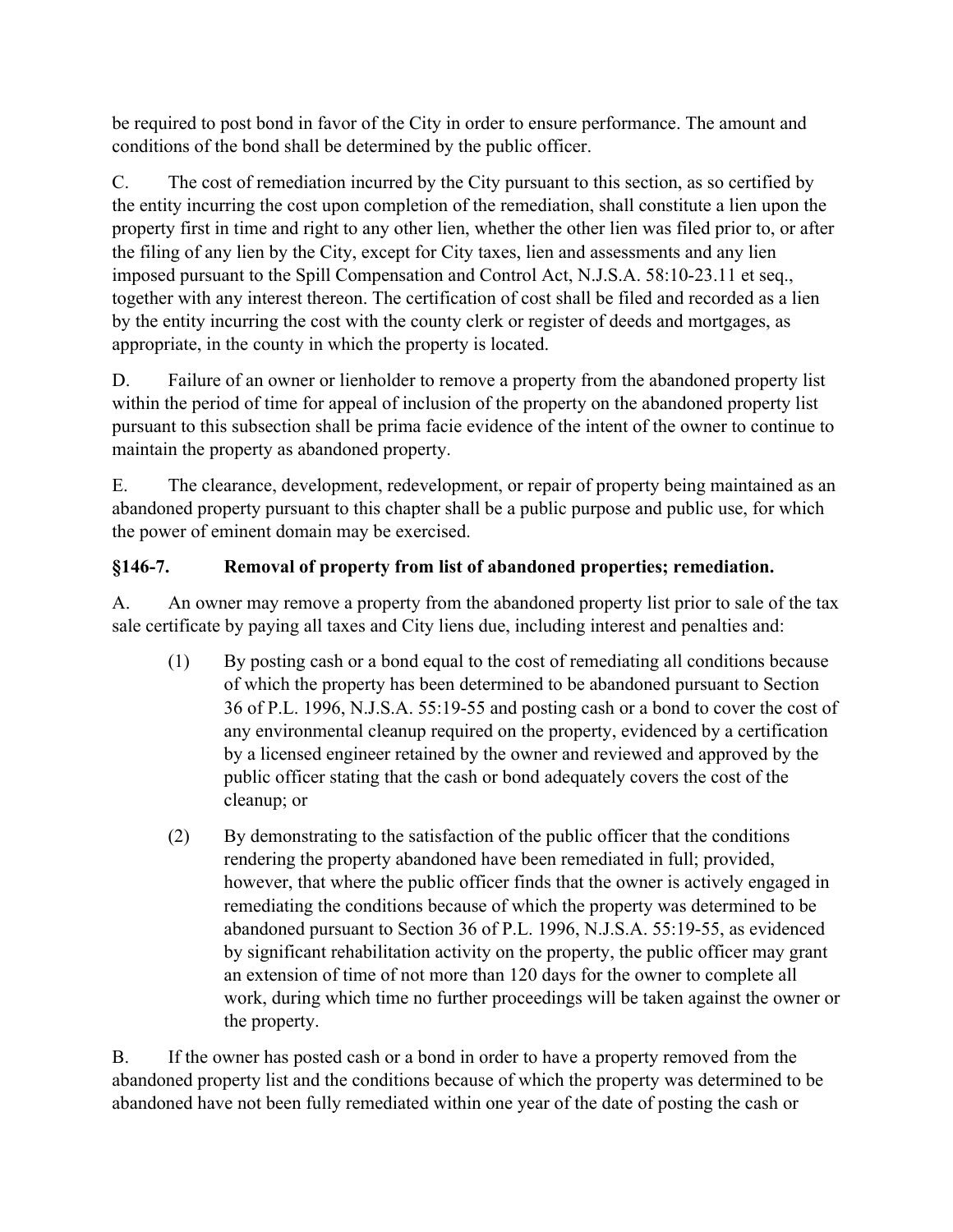bond, or, in the case of a property which requires a remediation of any known, suspected or threatened release of contaminants, if the owner has failed to enter into a memorandum of agreement with the Department of Environmental Protection or an administrative consent order, as the case may be, or if an agreement or order is in effect but the owner has failed to perform the remediation in conformance with the agreement or order, then the cash or bond shall be forfeited to the City which shall use the cash or bond and any interest which has accrued thereon for the purpose of demolishing or rehabilitating the property or performing the environmental remediation. Any funds remaining after the property has been demolished, rehabilitated or cleaned up shall be returned to the owner.

# **§146-8. Property deemed not abandoned; criteria; certification of abandonment.**

- A. An abandoned property shall not be included on the abandoned property list if rehabilitation is being performed in a timely manner, as evidenced by building permits issued and the furtherance of rehabilitation work as authorized by said permits.
- B. If an entity or person other than the City has purchased or taken assignment for the City of a tax sale certificate on a property that has not been legally occupied for a period of six months, that property shall not be placed on the abandoned property list if:
	- (1) The owner of the certificate has continued to pay all City taxes and liens on the property in the tax year when due; and
	- (2) The owner of the certificate takes action to initiate a foreclosure proceeding within six months after the property is eligible for foreclosure pursuant to N.J.S.A. 54:5-86, and diligently pursues foreclosure proceedings in a timely fashion thereafter.
- C. A property which is used on a seasonal basis shall be deemed to be abandoned only if the property meets any two of the additional criteria set forth under N.J.S.A. 55:19-81.
- D. Upon request of a purchaser or assignee of a tax sale certificate seeking to bar the right of redemption on an abandoned property pursuant to N.J.S.A. 54:5-86, the public officer or the City Tax Collector shall, in a timely fashion, provide the requester with a Certification of Abandonment that the property satisfies the definition of an abandoned property in accordance with this chapter.

## **§146-9. Acquisition of tax sale certificate; action to foreclose right of redemption.**

A. When a person other than the City acquires a tax sale certificate for a property on the abandoned property list at tax sale, the purchaser may institute an action to foreclose the right of redemption at any time after the expiration of six months following the date of the sale of the tax sale certificate.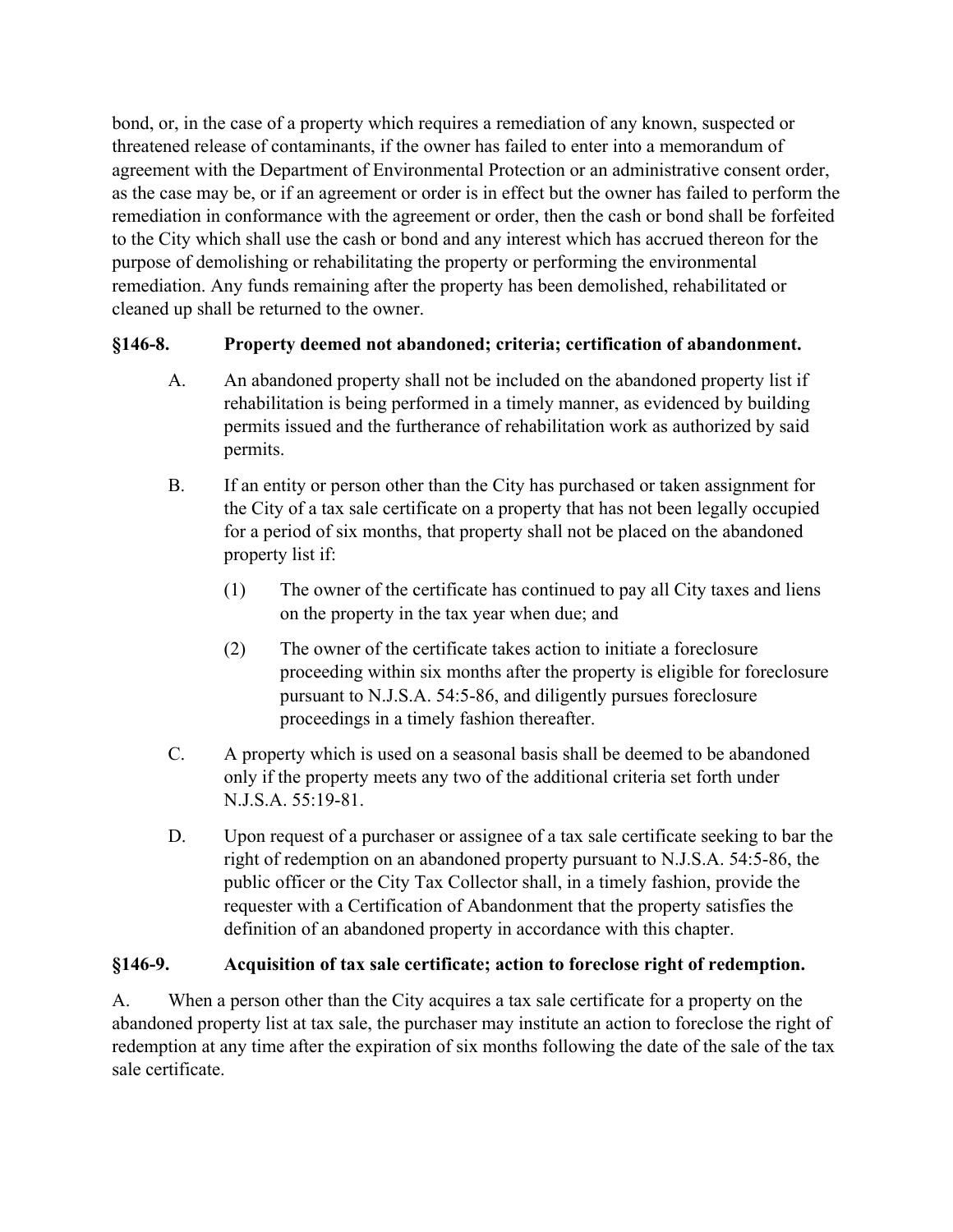B. When the City is the purchaser at tax sale of any property on the abandoned property list pursuant to N.J.S.A. 54:5-34, an action to foreclose the right of redemption may be instituted in accordance with the provisions of Subsection b. of N.J.S.A. 54:5-77. After the foreclosure action is instituted, the right to redeem shall exist and continue to exist until barred by the judgment of the Superior Court; provided, however, that no redemption shall be permitted except where the owner:

- (1) Posts cash or a bond equal to the cost of remediating the conditions because of which the property was determined to be abandoned pursuant to N.J.S.A. 55:19- 56, as determined by the court; or
- (2) Demonstrates to the court that the conditions because of which the property was determined to be abandoned pursuant to N.J.S.A. 55:19-56 have been remedied in full.

## **§146-10. Special tax sale; criteria for bidders.**

A. The City may hold special tax sales with respect to those properties eligible for tax sale pursuant to N.J.S.A. 54:5-19 which are also on the abandoned property list.

B. The Council shall establish criteria for eligibility to bid on properties at the sale, which may include, but need not be limited to:

- (1) Documentation of the bidder's ability to rehabilitate or otherwise reuse the property consistent with City plans and regulations; commitments by the bidder to rehabilitate or otherwise reuse the property, consistent with City plans and regulations;
- (2) Commitments by the bidder to take action to foreclose on the tax lien by a date certain; and
- (3) Such other criteria as the Council may determine are necessary to ensure that the properties to be sold will be rehabilitated or otherwise reused in a manner consistent with the public interest.

C. The Council may establish minimum bid requirements for a special tax sale that are less than the full amount of the taxes, interest and penalties due to help ensure that the properties will be rehabilitated or otherwise utilized in a manner consistent with the public interest.

D. The Council may combine properties in said special tax sale into bid packages and require that bidders place a single bid on each package, rejecting any and all bids on individual properties that are submitted.

E. The Council may sell said properties subject to the provision that, if the purchaser fails to carry out any commitment that has been set forth as a condition of sale or misrepresents any material qualification that has been established as a condition of eligibility to bid pursuant thereto, then the properties and any interest thereto acquired by the purchaser shall revert to the City, and any amount paid by the purchaser at the special tax sale shall be forfeit to the City.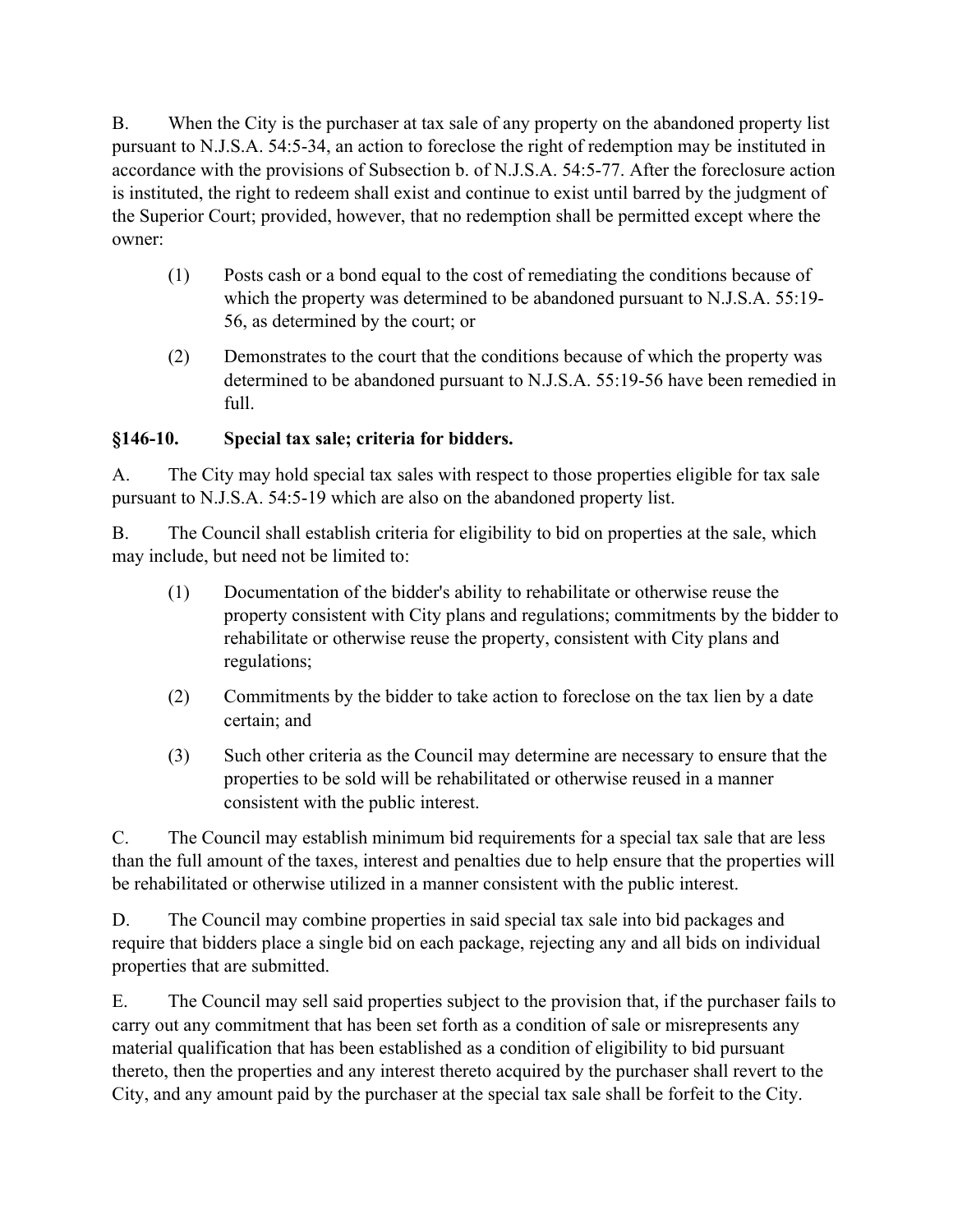F. In the event there are two or more qualified bidders for any property or bid package in a special tax sale, the City may designate the unsuccessful qualified bidder whose bid was closest to the successful bid, as an eligible purchaser. In the event that the selected purchaser of that property or bid package fails to meet any of the conditions of sale established by the City pursuant to this section and their interest in the property or properties reverts to the City, the City may subsequently designate the entity previously designated as an eligible purchaser as the winning bidder for the property or properties, and assign the tax sale certificates to that entity on the basis of that entity's bid at the special tax sale, subject to the terms and conditions of the special tax sale.

G. The City shall provide notice of a special tax sale pursuant to N.J.S.A. 54:5-26. The notice shall include any special terms of sale established by the City pursuant to this section. Nothing shall prohibit the City from holding a special tax sale on the same day as a standard or accelerated tax sale.

# **§146-11. Expedited action to foreclose right of redemption.**

A. When a person or entity other than the City acquires a tax sale certificate for a property on the abandoned property list at tax sale, the purchaser may institute an action to foreclose the right of redemption at any time after the expiration of just six months following the date of the sale of the tax sale certificate.

B. When the City is the purchaser at tax sale of any property on the abandoned property list pursuant to N.J.S.A. 54:5-34, an action to foreclose the right of redemption may be instituted in accordance with the provisions of Subsection b. of N.J.S.A. 54:5-77.

- (1) After the foreclosure action is instituted, the right to redeem shall exist and continue to exist until barred by the judgment of the Superior Court; provided, however, that no redemption shall be permitted except where the owner:
	- (a) Posts cash or a bond equal to the cost of remediating the conditions because of which the property was determined to be abandoned pursuant to N.J.S.A. 55:19-56, as determined by the Court; or
	- (b) Demonstrates to the Court that the conditions because of which the property was determined to be abandoned have been remedied in full.

## **§146-12. Transfer of possession and control to City.**

- A. Transfer of possession.
	- (1) A summary action or otherwise to transfer possession and control of abandoned property in need of rehabilitation to the City may be brought by the City in the Superior Court, County of Gloucester. If the court shall find that the property is abandoned pursuant to N.J.S.A. 55:19-81, and the owner or party in interest has failed to submit and initiate a rehabilitation plan, then the court may authorize the City to take possession and control of the property and develop a rehabilitation plan.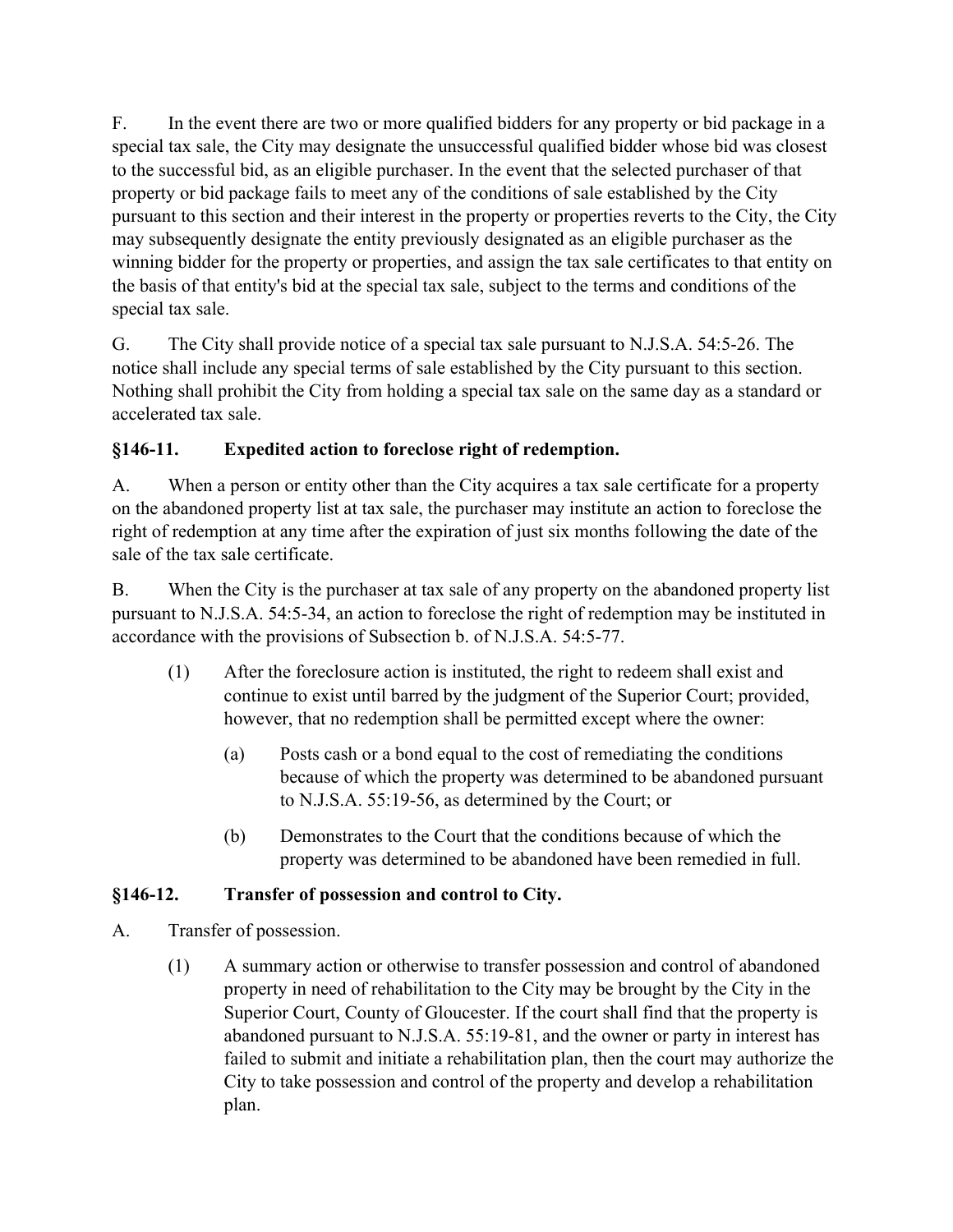- (2) If the City is granted possession, it may commence and maintain those further proceedings for the conservation, protection or disposal of the property or any part thereof that are required to rehabilitate the property, necessary to recoup the cost and expenses of rehabilitation and for the sale of the property; provided, however, that the court shall not direct the sale of the property if the owner applies to the court for reinstatement of control of the property as provided in N.J.S.A. 55:19-92.
- (3) Failure by the owner, mortgage holder or lien holder to submit plans for rehabilitation to the municipality, obtain appropriate construction permits for rehabilitation or, in the alternative, submit formal applications for funding the cost of rehabilitation to local, state or federal agencies providing such funding within that six-month period shall be deemed prima facie evidence that the owner has failed to take any action to further the rehabilitation of the property.

B. A complaint filed pursuant to section N.J.S.A. 55:19-84 and Subsection A of this section shall include:

- (1) Documentation that the property is on the municipal abandoned property list or a certification by the public officer that the property is abandoned; and
- (2) A statement by an individual holding appropriate professional qualifications that there are sound reasons that the building should be rehabilitated rather than demolished based upon the physical, aesthetic or historical character of the building or the relationship of the building to other buildings and lands within its immediate vicinity.

C. Within 10 days of filing a complaint, the plaintiff shall file a notice of lis pendens with the County of Gloucester recording officer.

- (1) At least 30 days before filing the Complaint, the City shall serve a notice of intention to take possession of an abandoned building. The notice shall inform the owner and interested parties that the property has not been legally occupied for six months and of those criteria that led to a determination of abandonment pursuant to N.J.S.A. 55:19-81.
- (2) The notice shall provide that unless the owner or a party in interest prepares and submits a rehabilitation plan to the appropriate City officials, the City will seek to gain possession of the building to rehabilitate the property and the associated cost shall be a lien against the property, which may be satisfied by the sale of the property, unless the owner applies to the court for reinstatement of control of the property as provided in N.J.S.A. 55:19-92.
- (3) After the complaint is filed, the complaint shall be served on the parties in interest in accordance with the New Jersey Rules of Court.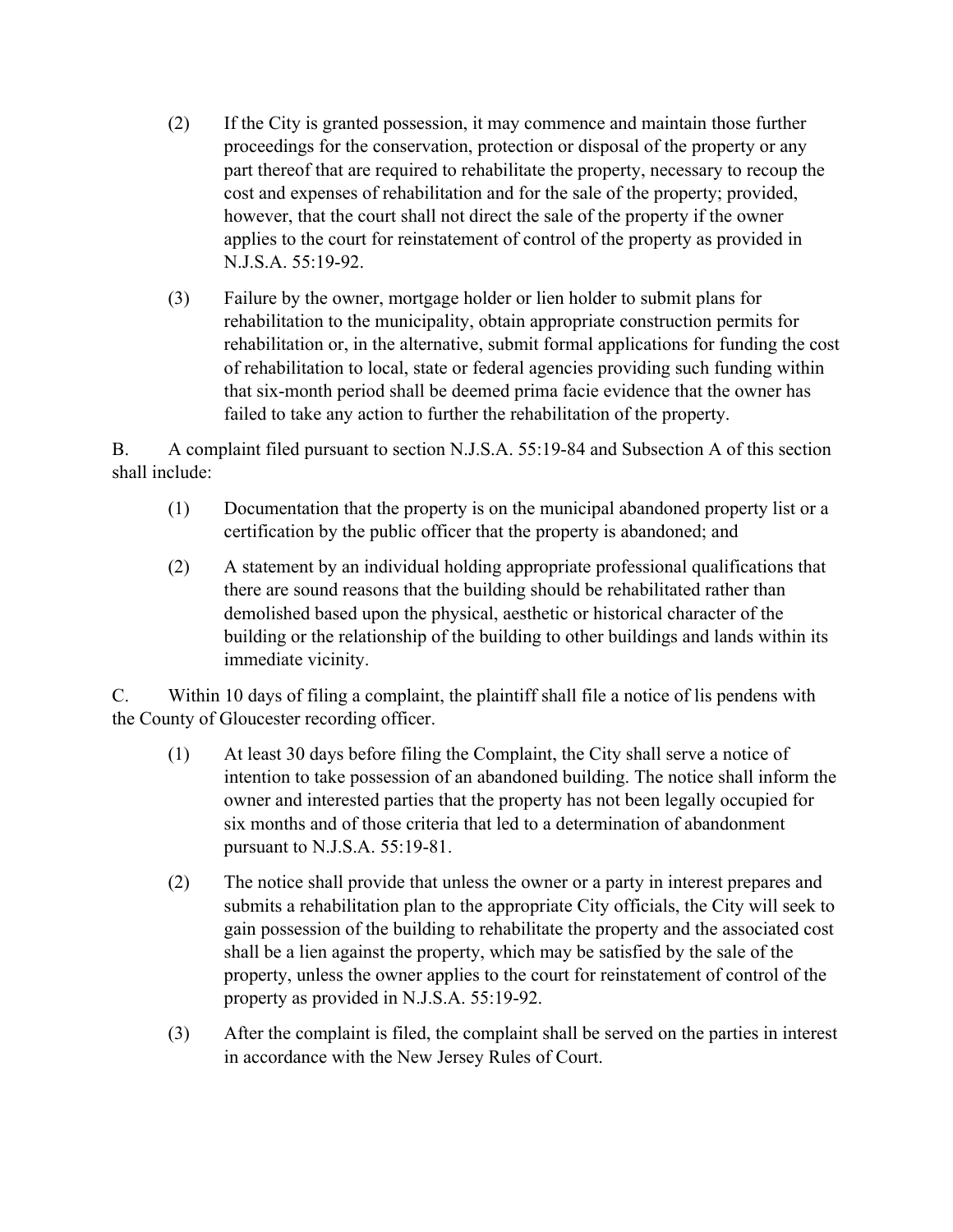(4) After serving the notice of intention pursuant to this subsection, the City may enter upon that property after written notice to the owner by certified mail, return receipt requested, in order to secure, stabilize or repair the property, or in order to inspect the property for purposes of preparing the plan to be submitted to the court pursuant to N.J.S.A. 55:19-89.

D. Any owner may defend against a complaint filed pursuant to this section by submitting a plan for the rehabilitation and reuse of the property which is the subject of the complaint and by posting a bond equal to 125% of the amount determined by the public officer or the court to be the projected cost of rehabilitation.

- (1) Any plan submitted by an owner to defend against a complaint shall be submitted within 60 days after the complaint has been filed, unless the court provides the owner with an extension of time for good cause shown.
- (2) A plan submitted by an owner pursuant to this subsection shall include, but not be limited to:
	- (a) A detailed financial feasibility analysis, including documentation of the economic feasibility of the proposed reuse, including operating budgets or resale prices, or both, as appropriate;
	- (b) A budget for the rehabilitation of the property, including sources and uses of funds, based on the terms and conditions of realistically available financing, including grants and loans;
	- (c) A timetable for the completion of rehabilitation and reuse of the property, including milestones for performance of major steps leading to and encompassing the rehabilitation and reuse of the property; and
	- (d) Documentation of the qualifications of the individuals and firms that will be engaged to carry out the planning, design, financial packaging, construction, and marketing or rental of the property.

E. The court shall approve any plan that, in the judgment of the court, is realistic and likely to result in the expeditious rehabilitation and reuse of the property, which is the subject of the complaint.

- (1) If the court approves the owner's plan, then it may appoint the public officer to act as monitor of the owner's compliance. If the owner fails to carry out any step in the approved plan, then the City may apply to the court to have the owner's bond forfeited, possession of the building transferred to the City to complete the rehabilitation plan and authorization to use the bond proceeds for rehabilitation of the property.
- (2) The owner shall provide quarterly reports to the City on its activities and progress toward rehabilitation and reuse of the property. The owner shall provide those reports to the court on its activities that the court determines are necessary.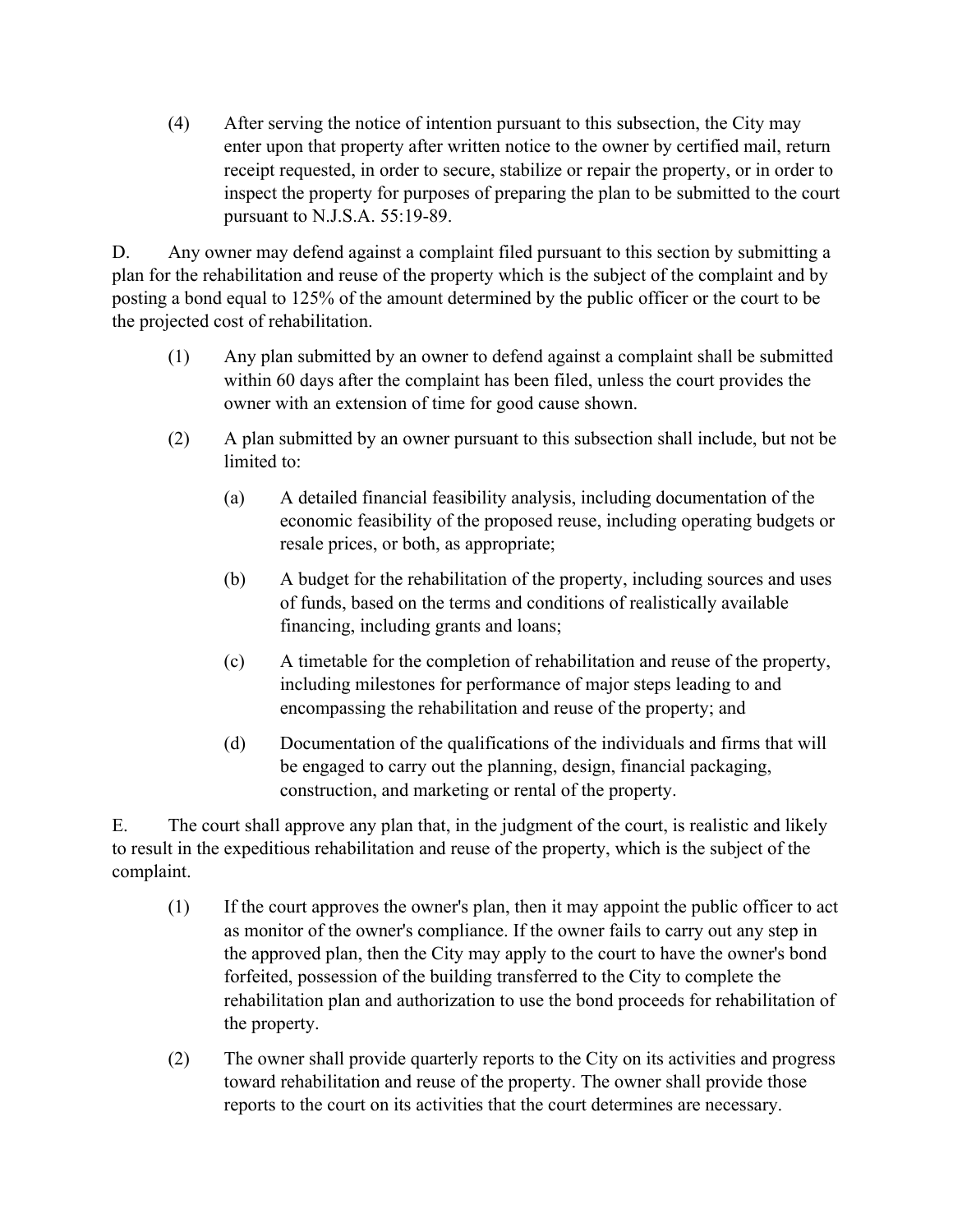(3) The court may reject a plan and bond if it finds that the plan does not represent a realistic and expeditious means of ensuring the rehabilitation of the property or that the owner or his representatives or agents, or both, lack the qualifications, background or other criteria necessary to ensure that the plan will be carried out successfully.

F. If an owner is unsuccessful in defending against a complaint filed pursuant to this section, the mortgage holder or lien holder may seek to be designated in possession of the property by submitting a plan and posting a bond meeting the same conditions as set forth in N.J.S.A. 55:19-87. The plan shall be submitted within 60 days after the court has rejected the owner's plan, unless the court provides the mortgage holder or lienholder with an extension of time for good cause shown. If the court approves any such mortgage holder or lien holder's plan, it shall designate that party to be in possession of the property for purposes of ensuring its rehabilitation and reuse and may appoint the public officer to act as monitor of the party's compliance. The mortgage holder or lien holder, as the case may be, shall provide quarterly reports to the court and the City on its activities and progress toward rehabilitation and reuse of the property.

G. If the mortgage holder or lien holder fails to carry out any material step in the approved plan, then the public officer shall notify the court, which may order the bond forfeit, grant the City possession of the property, and authorize the City to use the proceeds of the bond for rehabilitation of the property. Any sums incurred or advanced for the purpose of rehabilitating the property by a mortgage holder or lien holder granted possession of a property pursuant to this section, including court costs and reasonable attorney's fees, may be added to the unpaid balance due that mortgage holder or lien holder, with interest calculated at the same rate set forth in the note or security agreement; or, in the case of a tax lien holder, at the statutory interest rate for subsequent liens.

## **§146-13. City rehabilitation of property; submission of plan to court.**

A. If no mortgage holder or lienholder meets the conditions of N.J.S.A. 55:19-88, then the City shall submit a plan to the court which conforms with the provisions of N.J.S.A. 55:19-87.

B. The court shall grant the City possession of the property if it finds that:

- (1) The proposed rehabilitation and reuse of the property is appropriate and beneficial;
- (2) The City is qualified to undertake the rehabilitation and reuse of the property; and
- (3) The plan submitted by the City represents a realistic and timely plan for the rehabilitation and reuse of the property.

C. The City shall take all steps necessary and appropriate to further the rehabilitation and reuse of the property consistent with the plan submitted to the court. In making its findings pursuant to this section, the court may consult with qualified parties, including the Department of Community Affairs, and, upon request by a party in interest, may hold a hearing on the plan.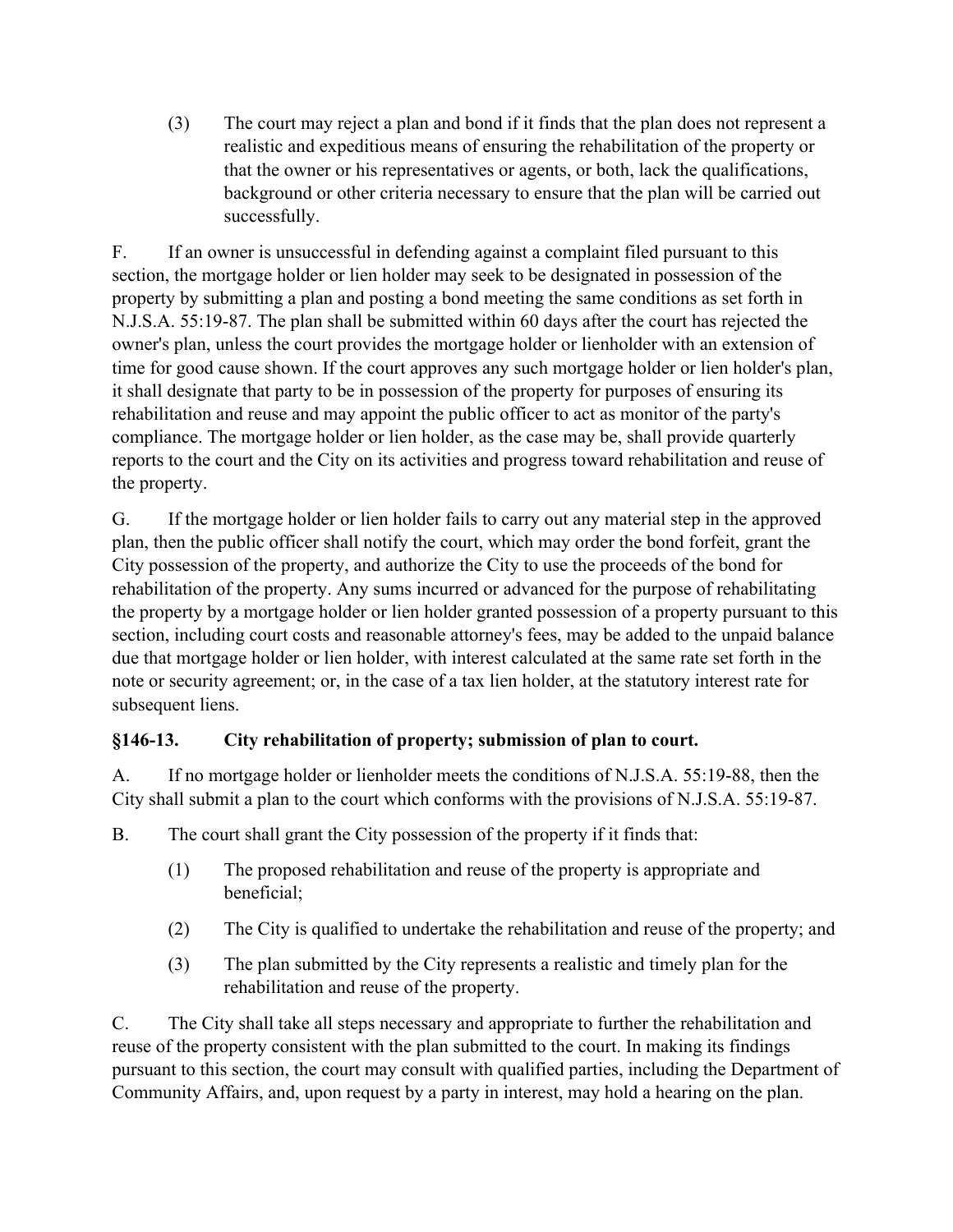## **§146-14. City exercise of rights to further rehabilitation and reuse of property; designation of qualified rehabilitation entity.**

A. The City may exercise its rights under N.J.S.A. 55:19-78 et al. directly, or may designate a qualified rehabilitation entity to ACT as its designee for the purpose of exercising the City's rights where that designation will further the rehabilitation and reuse of the property consistent with City's plans and objectives. This designation shall be made by resolution of the Council.

B. Regardless of whether the City exercises its rights directly or designates a qualified rehabilitation entity pursuant to this section, while in possession of a property, the City shall maintain, safeguard, and maintain insurance on the property. Notwithstanding the City's possession of the property, nothing in this chapter shall be deemed to relieve the owner of the property of any civil or criminal liability or any duty imposed by reason of acts or omissions of the owner.

C. If the City has been granted possession of a property, the City shall be deemed to have an ownership interest in the property for the purpose of filing plans with public agencies and boards, seeking and obtaining construction permits and other approvals, and submitting applications for financing or other assistance to public or private entities.

D. For the purposes of any state program of grants or loans, including but not limited to programs of the Department of Community Affairs and the New Jersey Housing and Mortgage Finance Agency, possession of a property under this section shall be considered legal control of the property.

E. The court may approve the borrowing of funds by the City to rehabilitate the property and may grant a lien or security interests with priority over all other liens or mortgages other than municipal liens. For the purposes of this section, the cost of rehabilitation shall include reasonable non-construction costs such as architectural fees or construction permit fees customarily included in the financing of the rehabilitation of residential property.

F. The City shall file a notice of completion with the court, and shall also serve a copy on the owner and any mortgage holder or lien holder, at such time as the City has determined that no more than six months remain to the anticipated date on which rehabilitation will be complete. This notice shall include an affidavit of the public officer attesting that rehabilitation can realistically be anticipated to be complete within that time period, and a statement setting forth such actions as it plans to undertake to ensure that reuse of the property takes place consistent with the plan.

G. Notwithstanding the granting of possession to the City, nothing in this chapter shall be deemed to relieve the owner of the property of any obligation the owner or any other person may have for the payment of taxes or other City liens and charges, or mortgages or liens to any party, whether those taxes, charges or liens are incurred before or after the granting of possession. The granting of possession shall not suspend any obligation the owner may have as of the date of the granting of possession for payment of any operating or maintenance expense associated with the property, whether or not billed at the time of the granting of possession.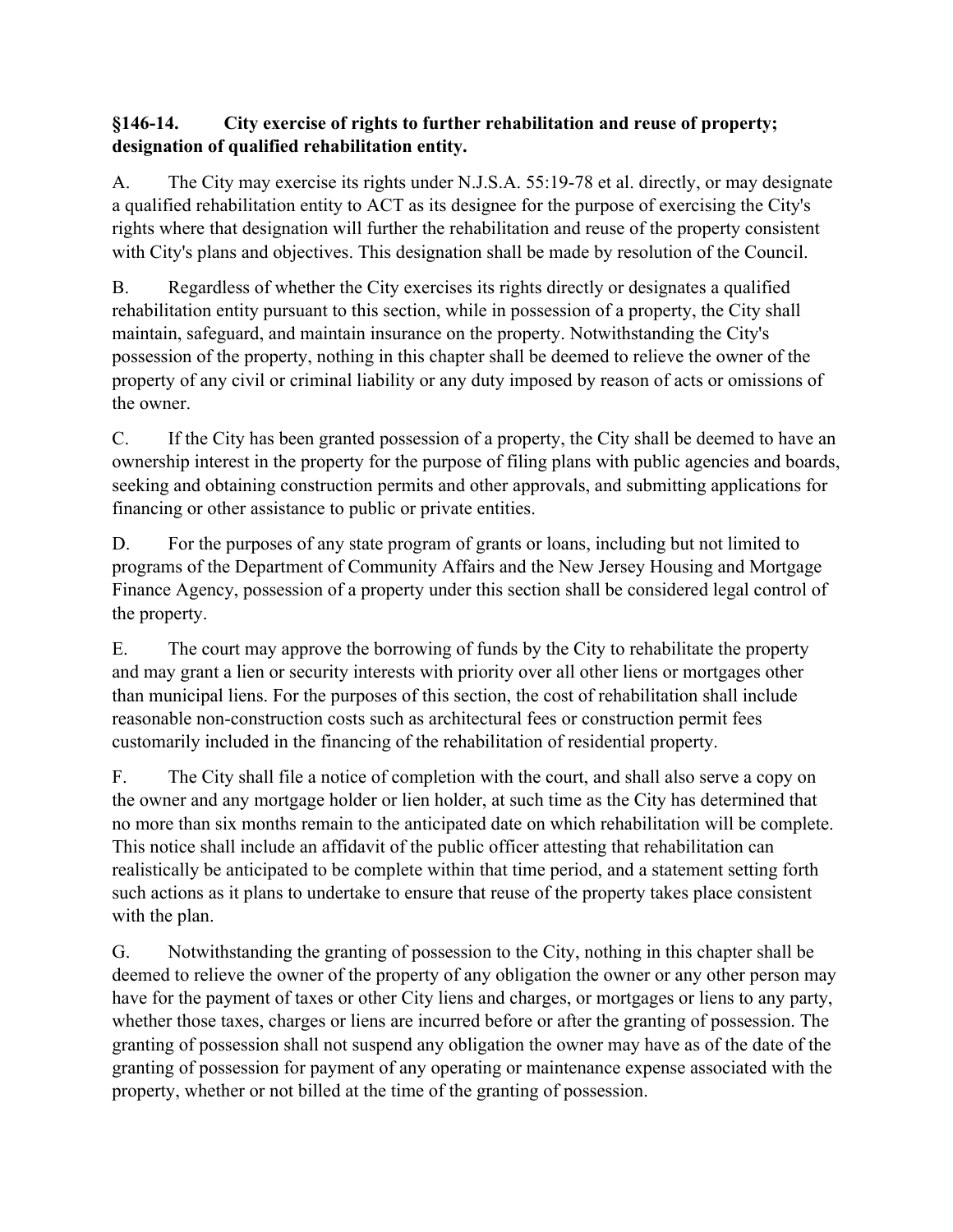# **§146-15. Petition for reinstatement of control and possession by owner.**

A. An owner may petition for reinstatement of the owner's control and possession of the property at any time after one year from the grant of possession, but no later than 30 days after the City has filed a Notice of Completion with the court or, in the event the Notice of Completion is filed within less than one year of the grant of possession, within 30 days after the City has filed notice. The court may allow additional time for good cause if that additional time does not materially delay completion of the rehabilitation, place undue hardship on the City, or affect any of the terms or conditions under which the City has applied for or received financing for the rehabilitation of the property.

- B. Any petition for reinstatement of the owner's control and possession of the property shall:
	- (1) Include a plan for completion of the rehabilitation and reuse of the property consistent with the plan previously approved by the court;
	- (2) Provide legally binding assurances that the owner will comply with all conditions of any grant or loan secured by the City or repay those grants or loans in full, at the discretion of the maker of the loan or grant; and
	- (3) Be accompanied by payment equal to the sum of 1) all City liens outstanding on the property; 2) all costs incurred by the City in bringing action with respect to the property; 3) any costs incurred by the City not covered by grants or loans to be assumed or repaid pursuant to this section; and 4) any costs remaining to complete rehabilitation and reuse of the property, as determined by the public officer, which payment shall be placed in escrow with the Clerk of the Court, County of Gloucester, pending disposition of the petition.

# **§146-16. Obligations of owner prior to grant of petition.**

A. Prior to the granting of a petition on the part of the owner by the court pursuant to §146- 15, the owner may be required to post a bond or other security in an amount determined by the court, after consultation with the public officer, as likely to ensure that the owner will continue to maintain the property in sound condition. That bond or other security shall be made available to the City to make any repair on the property in the event of a code violation which is not corrected in timely fashion by the owner.

B. The owner may seek approval of the court to be relieved of this requirement after five years, which shall be granted if the court finds that the owner has maintained the property in good repair during that period, that no material violations affecting the health and safety of the tenants have occurred during that period, and that the owner has remedied other violations in a timely and expeditious fashion.

# **§146-17. Procedure of City seeking to gain title to property; authorization to sell; proceeds.**

A. If the owner fails to petition for the reinstatement of control and possession of the property within 30 days after the City has filed a notice of completion or in any event within two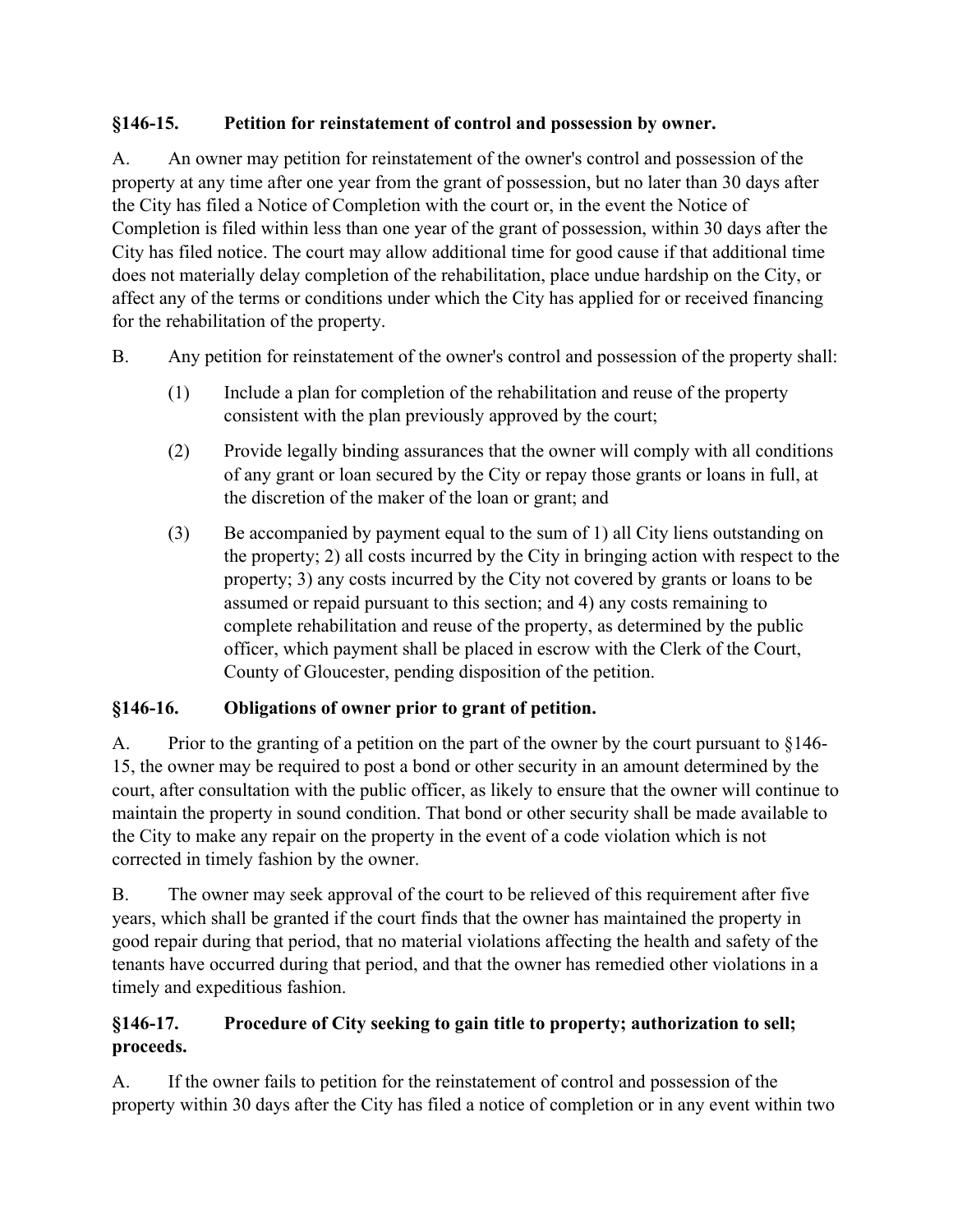years after the initial grant of possession, or if the owner fails to meet any conditions that may be set by the court in granting a reinstatement petition, upon petition from the City, the court may grant the City title or authorize the City to sell the property, subject to the provisions of N.J.S.A. 55:19-96.

B. Where the City seeks to gain title to the property, it shall purchase the property for fair market value on such terms as the court shall approve, and may place the proceeds of the sale in escrow with the court.

C. The court may authorize the City to sell the building free and clear of liens, claims and encumbrances, in which event all such liens, claims and encumbrances shall be transferred to the proceeds of sale with the same priority as existed prior to resale in accordance with the provisions of this section, except that municipal liens shall be paid at settlement. The proceeds of the purchase of the property shall be distributed as set forth in N.J.S.A. 55:19-97.

D. The City may seek approval of the court to sell the property to a third party when the court finds that such conveyance will further the effective and timely rehabilitation and reuse of the property.

E. Upon approval by the court, the City shall sell the property on such terms and at such price as the court shall approve, and may place the proceeds of sale in escrow with the court. The court shall order a distribution of the proceeds of sale after paying court costs in the order of priority set forth in N.J.S.A. 55:19-97. The proceeds paid pursuant to N.J.S.A. 55:19-96 shall be distributed in the following order of priority:

- (1) The costs and expenses of sale;
- (2) Other governmental liens;
- (3) Repayment of principal and interest on any borrowing or indebtedness incurred by the City and granted priority lien status pursuant to Subsection a. of N.J.S.A. 55:19-98;
- (4) A reasonable development fee to the City consistent with the standards for development fees established for rehabilitation programs by the New Jersey Department of Community Affairs or the New Jersey Housing and Mortgage Finance Agency;
- (5) Other valid liens and security interests, in accordance with their priority; and
- (6) The owner.

## **§146-18. Public officer; authority to place lien on property; remedies.**

The public officer, with the approval of the court, may place a lien on the property to cover any costs of the City in connection with a proceeding under this chapter, incurred prior to the grant by the court of an order of possession, which may include costs incurred to stabilize or secure the property to ensure that it can be rehabilitated in a cost-effective manner.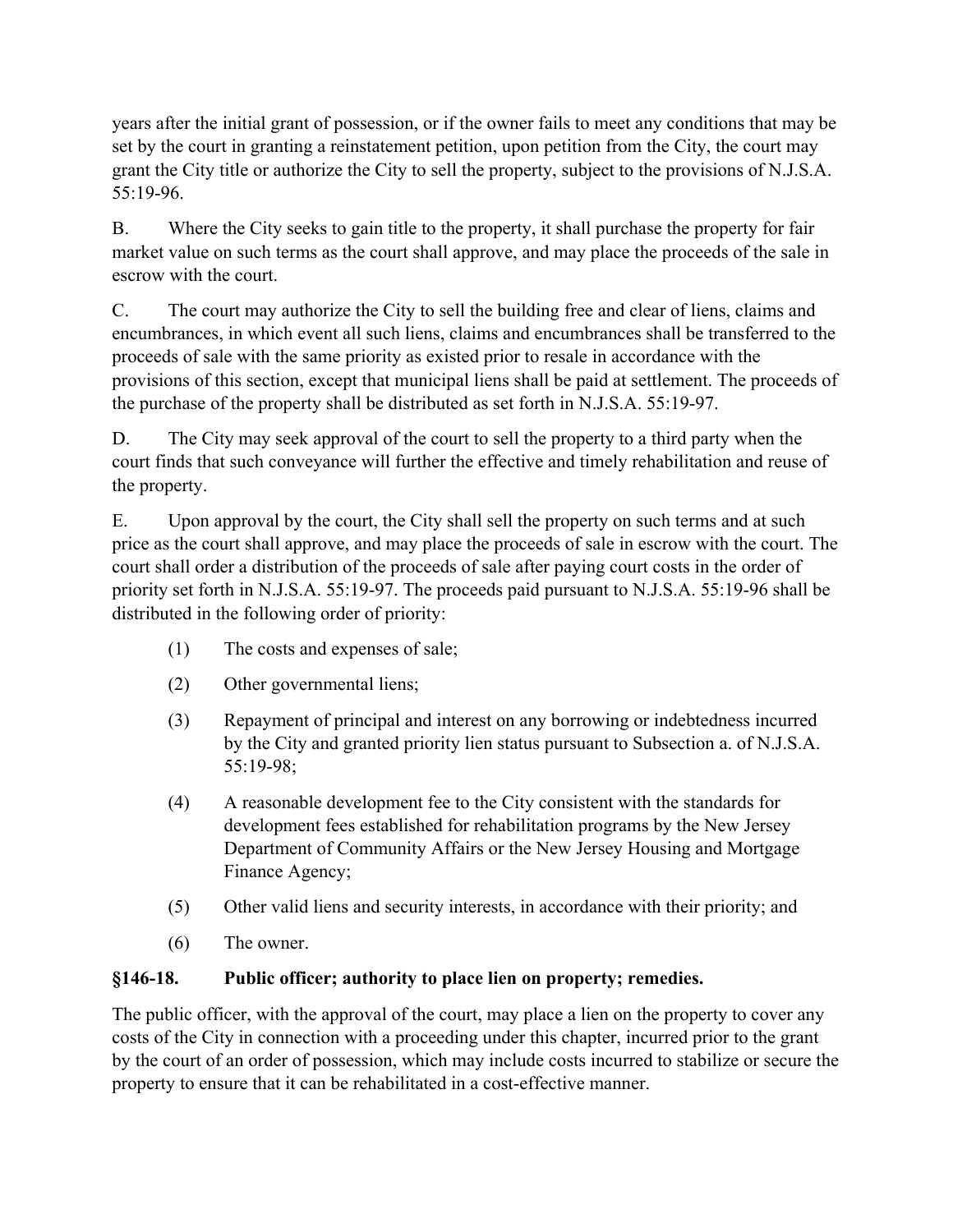#### **§146-19. Eminent domain proceedings; establishment of fair market value.**

A. With respect to any eminent domain proceeding carried out under section N.J.S.A. 55:19- 56, the fair market value of the property shall be established on the basis of an analysis which determines independently:

- (1) The cost to rehabilitate and reuse the property for such purpose as is appropriate under existing planning and zoning regulations governing its reuse or to demolish the existing property and construct a new building on the site, including all costs ancillary to rehabilitation such as, but not limited to, marketing and legal costs;
- (2) The realistic market value of the reused property after rehabilitation or new construction, taking into account the market conditions particular to the neighborhood or subarea of the City in which the property is located; and
- (3) The extent to which the cost exceeds or does not exceed the market value after rehabilitation, or demolition and new construction, and the extent to which any "as is" value of the property prior to rehabilitation can be added to the cost of rehabilitation or demolition and new construction without the resulting combined cost exceeding the market value as separately determined.

B. If the appraisal finds that the cost of rehabilitation or demolition and new construction, as appropriate, exceeds the realistic market value after rehabilitation or demolition and new construction, there shall be a rebuttable presumption in all proceedings under this subsection that the fair market value of the abandoned property is zero, and that no compensation is due the owner.

**BE IT FURTHER ORDAINED** that Chapter 146 shall take effect 90 days from the passage and publication of this Ordinance as required by law.

### **CITY OF WOODBURY**

#### $\mathcal{L}_\text{max}$  and  $\mathcal{L}_\text{max}$  and  $\mathcal{L}_\text{max}$  and  $\mathcal{L}_\text{max}$ **DAVID TROVATO President of Council**

**ATTEST:**

#### $\mathcal{L}_\text{max}$  and  $\mathcal{L}_\text{max}$  and  $\mathcal{L}_\text{max}$  and  $\mathcal{L}_\text{max}$ **CITY CLERK, ROY DUFFIELD, RMC**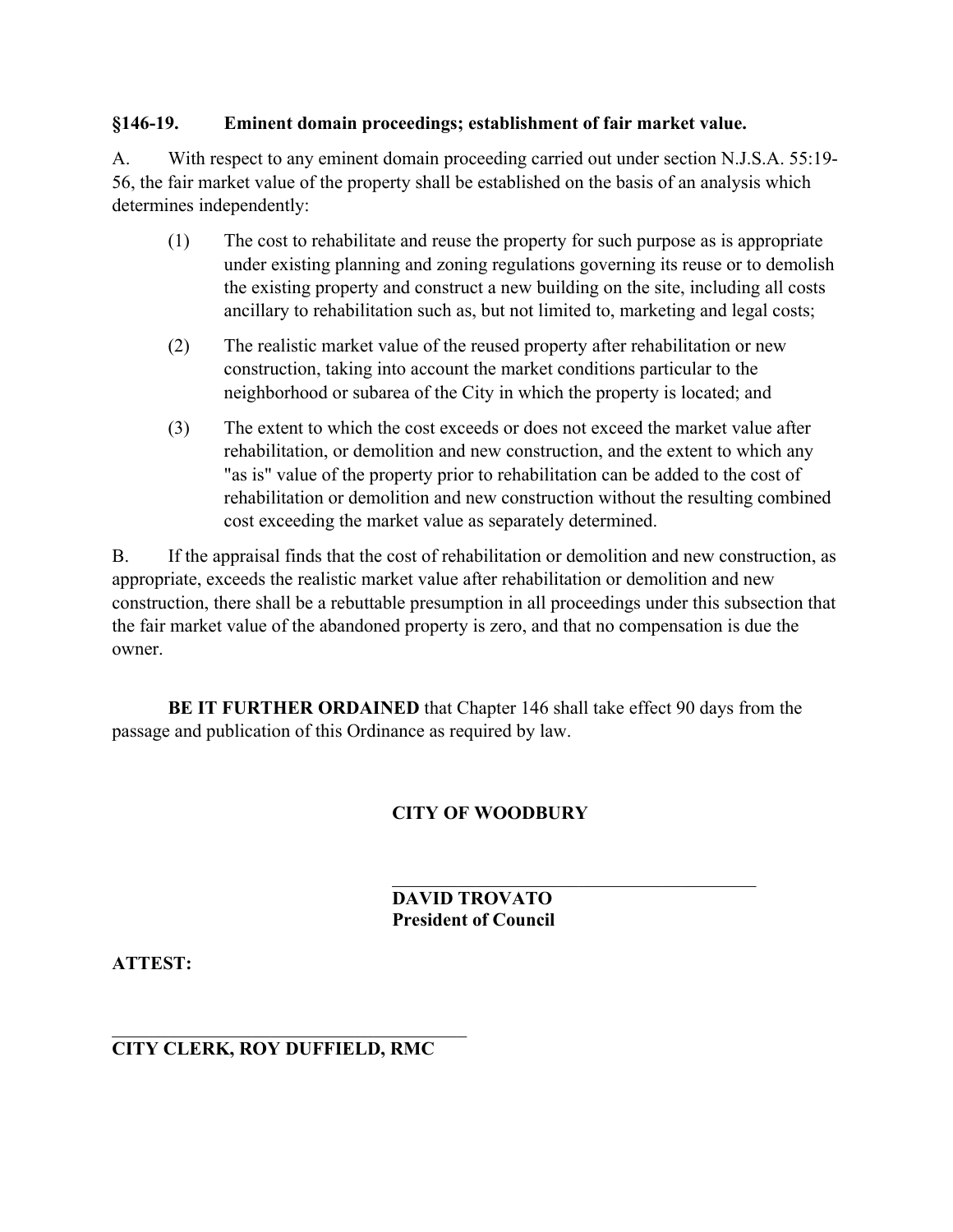### **CERTIFICATION OF CLERK**

The foregoing Ordinance was introduced at a meeting of the City Council of the City of Woodbury held on the  $13<sup>th</sup>$  day of September, 2016, and will be considered for final passage and adoption at a meeting of the City Council of the City of Woodbury to be held on September 27, 2016 at the 33 Delaware Street, Woodbury, New Jersey 08096, at which time any person interested therein will be given an opportunity to be heard.

# **CITY CLERK, ROY DUFFIELD, RMC**

### **ROLL CALL VOTE**

 $\mathcal{L}_\text{max}$  and  $\mathcal{L}_\text{max}$  and  $\mathcal{L}_\text{max}$  and  $\mathcal{L}_\text{max}$  and  $\mathcal{L}_\text{max}$ 

|                     | Aye | Nay | Abstain | Absent |
|---------------------|-----|-----|---------|--------|
| Cncl. Carter        |     |     |         |        |
| Cncl. Floyd         |     |     |         |        |
| Cncl. Johnson       |     |     |         |        |
| Cncl. Reddin        |     |     |         |        |
| Cncl. Parker        |     |     |         |        |
| Cncl .Swanson       |     |     |         |        |
| Cncl. Tierney       |     |     |         |        |
| Cncl. Fleming       |     |     |         |        |
| Cncl. Pres. Trovato |     |     |         |        |
| <b>TALLY:</b>       |     |     |         |        |

 **1st Reading**

#### **2nd Reading**

|                     | Aye | Nay | Abstain | Absent |
|---------------------|-----|-----|---------|--------|
| Cncl. Carter        |     |     |         |        |
| Cncl. Floyd         |     |     |         |        |
| Cncl. Johnson       |     |     |         |        |
| Cncl. Reddin        |     |     |         |        |
| Cncl. Parker        |     |     |         |        |
| Cncl .Swanson       |     |     |         |        |
| Cncl. Tierney       |     |     |         |        |
| Cncl. Fleming       |     |     |         |        |
| Cncl. Pres. Trovato |     |     |         |        |
| <b>TALLY:</b>       |     |     |         |        |